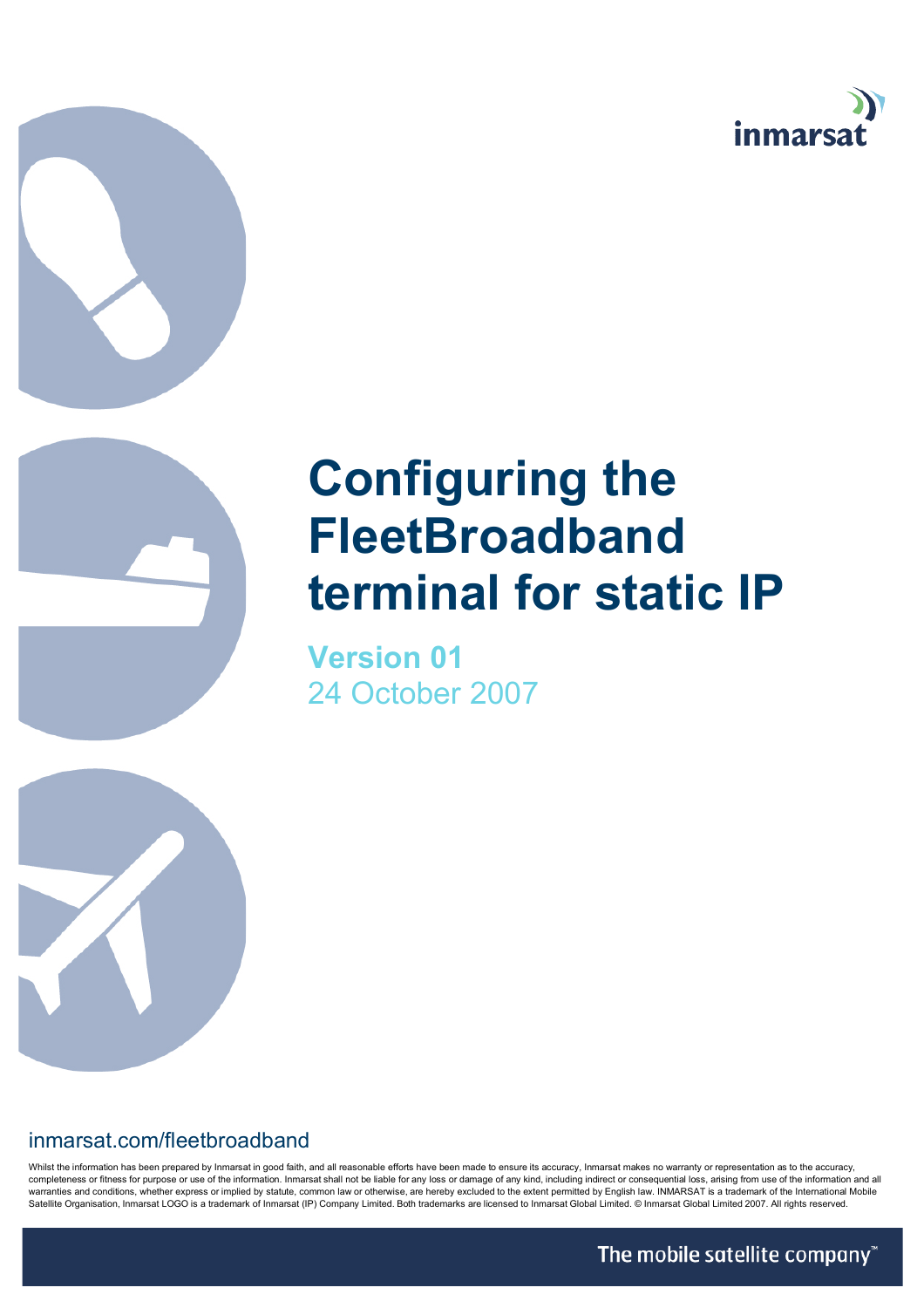# **Contents**

| 1              | Introduction |                                                                  |   |
|----------------|--------------|------------------------------------------------------------------|---|
|                | 1.1          | About this guide                                                 |   |
|                | 1.2          | Other sources of information                                     |   |
| $\overline{2}$ |              | About static IP addressing                                       |   |
|                | 2.1          | How static IP addressing is provisioned                          |   |
| 3              |              | Configuring the FleetBroadband terminal for static IP addressing | 2 |
|                | 3.1          | Thrane & Thrane Sailor 250 or Sailor 500 terminals               | 5 |
|                | 3.2          | JRC 250 or JRC 500 terminals                                     | 5 |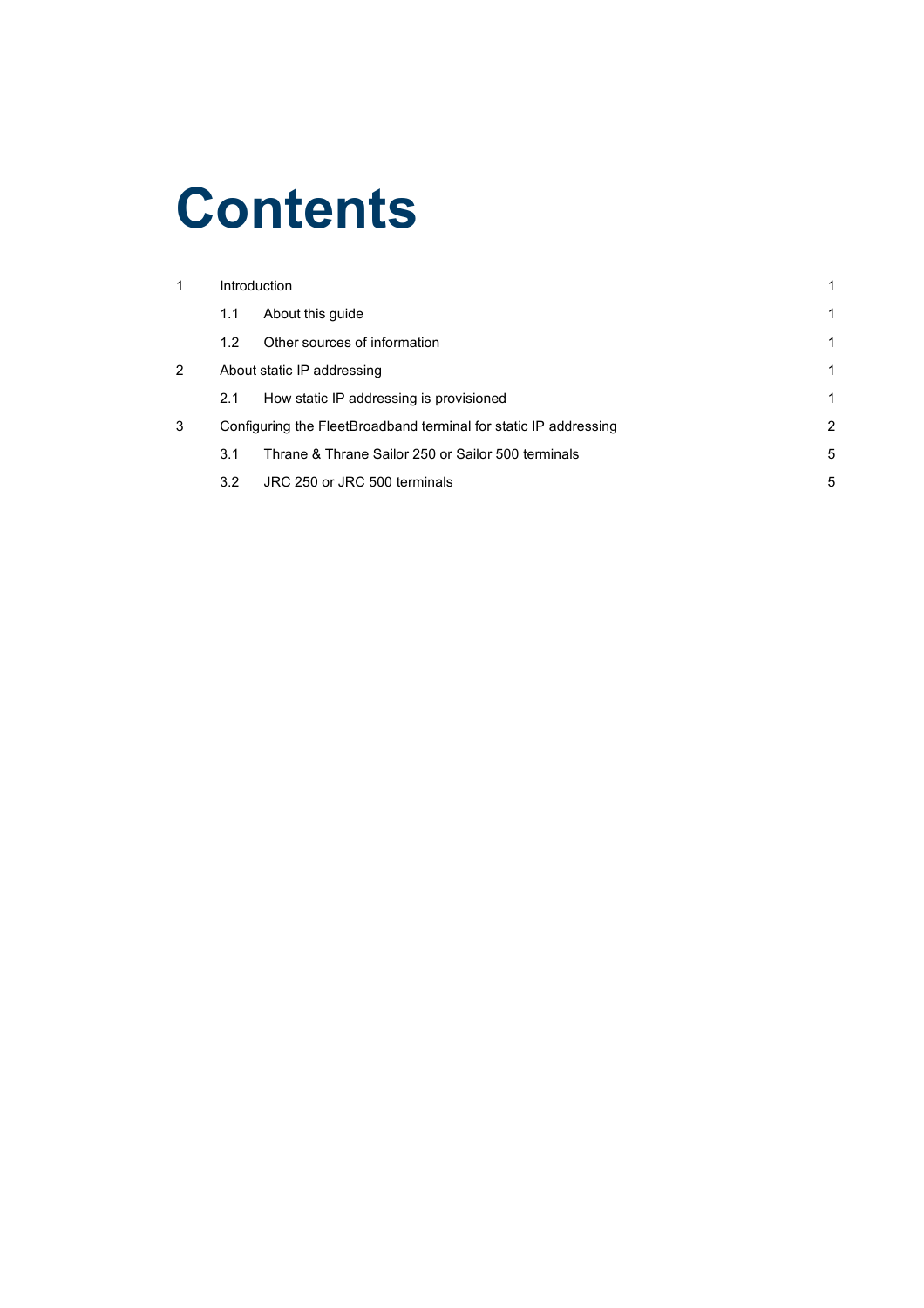## **1 Introduction**

### **1.1 About this guide**

This document describes how to configure the FleetBroadband terminal for static IP addressing.

It is intended for first time end-users, distribution partners, service providers and anyone who wants to use a FleetBroadband terminal to connect to the FleetBroadband network and use network services. You must have FleetBroadband LaunchPad installed on your computer, and your distribution partner must have supplied you with a username and password.

#### **1.2 Other sources of information**

- This is one of a series of user guides and solutions sheets in PDF format. They are designed to help you make the most of your FleetBroadband terminal. Other documents in the series are available for download from **www.inmarsat.com/fleetbroadband**. Click on **Support**, then click on **User guides**.
- The web site also provides information on the FleetBroadband service, including industry applications.
- Refer to "FleetBroadband LaunchPad Help" for details on using FleetBroadband LaunchPad.
- Refer to the documentation supplied with your client's operating system for details on changing configuration and settings.

## **2 About static IP addressing**

You need a public static IP address over FleetBroadband in the following situations:

- When running web servers, mail servers or FTP servers behind the FleetBroadband terminal onboard ship as a remote office.
- When operating some sophisticated SCADA/unattended devices.
- When operating certain VPNs that require a static IP addressing scheme.
- For IP Telephony and video conferencing.

### **2.1 How static IP addressing is provisioned**

Your distribution partner or service provider normally provisions your SIM card to use public static IP addressing by assigning a username and password to the SIM card ID. This document explains how to configure your terminal to prompt you for this username and password.

In some cases your SIM card may be provisioned to use public static IP addressing automatically. In very few cases, it may be necessary for you to specify static IP addressing manually, at the connection stage.

In all cases, use this document to configure your FleetBroadband terminal to use static IP addressing.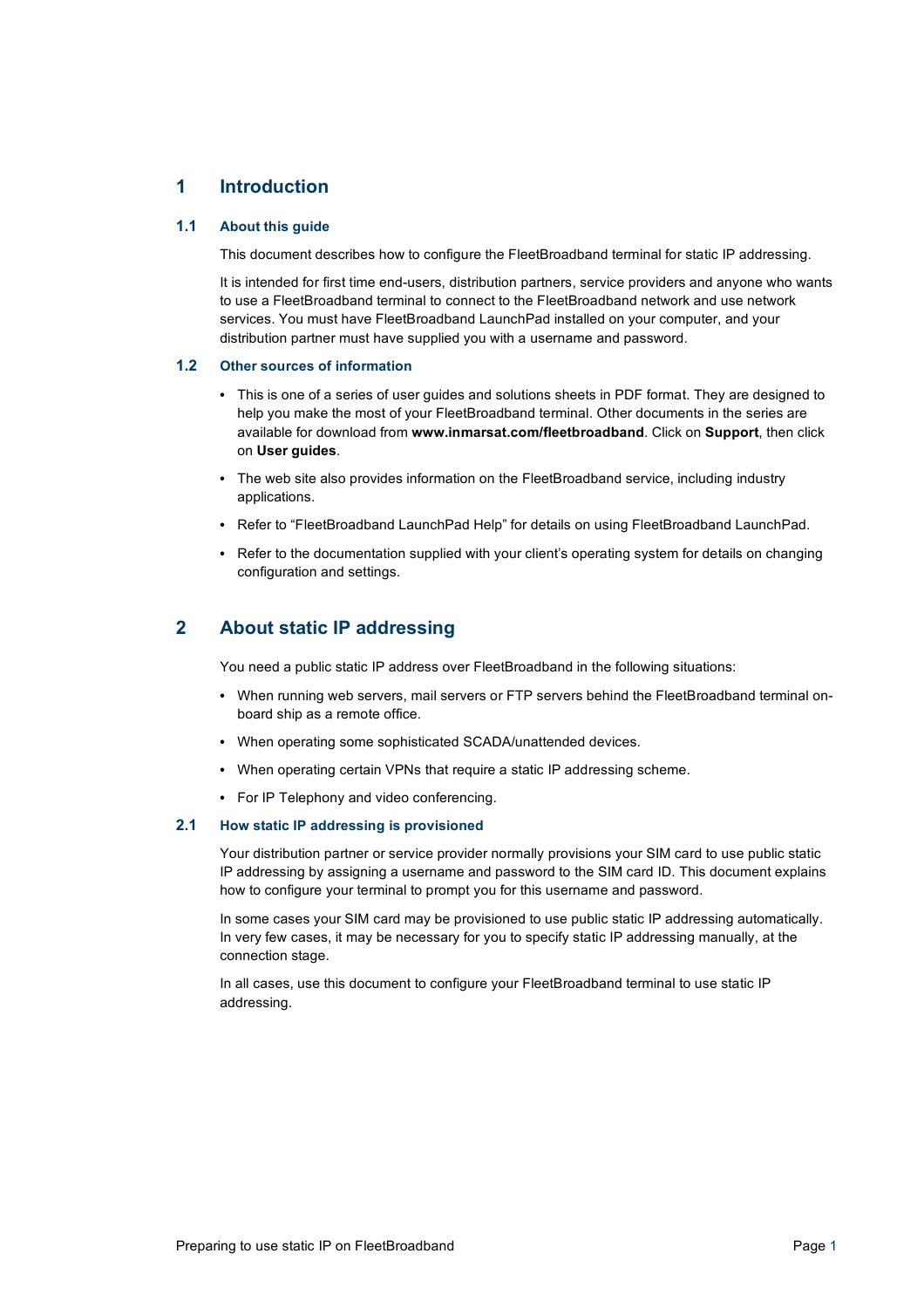## **3 Configuring the FleetBroadband terminal for static IP addressing**

Note If you are using Windows 2000, please read the "Using Windows 2000 with FleetBroadband" user guide in conjunction with these instructions.

To use FleetBroadband LaunchPad to configure the FleetBroadband terminal for static IP, do the following:

a. Check that you are using the correct APN. To do this, in FleetBroadband LaunchPad, select **BGAN Services** > **LaunchPad APN Options**:

The following screen is displayed:

| <b>File</b> | Terminal   | LaunchPad services                                                                                           | <b>Update</b><br>Help |                        |
|-------------|------------|--------------------------------------------------------------------------------------------------------------|-----------------------|------------------------|
|             |            | <b>TCP Accelerator</b><br><b>Text Settings</b><br>Close all satellite connections<br>Data Connection Options |                       | ,,,,,,,,,,,,,,,,,,,,,, |
|             | Connect    | <b>APN Options</b>                                                                                           |                       | Call Loc               |
|             | Connection | <b>Automatic Connection</b><br>Register with Network                                                         |                       |                        |

| <b>APN Configuration</b> |                                                                             |  |
|--------------------------|-----------------------------------------------------------------------------|--|
| otherwise)               | APN Stored on SIM: BGAN.INMARSAT.COM (APN Used by default unless configured |  |
| All APNs<br>Select APN   | bgan.inmarsat.com<br>Y<br><b>Delete</b><br>Add<br>Edit                      |  |
| Help                     | Cancel<br>ОК<br>Apply                                                       |  |

The APN stored on the SIM is displayed in the **Select APN** drop down list. Make a note of this APN for use later in this procedure.

Note If your DP uses the Inmarsat POP, you must use the Inmarsat APN as the default for static IP addressing. The Inmarsat APN is BGAN.INMARSAT.COM.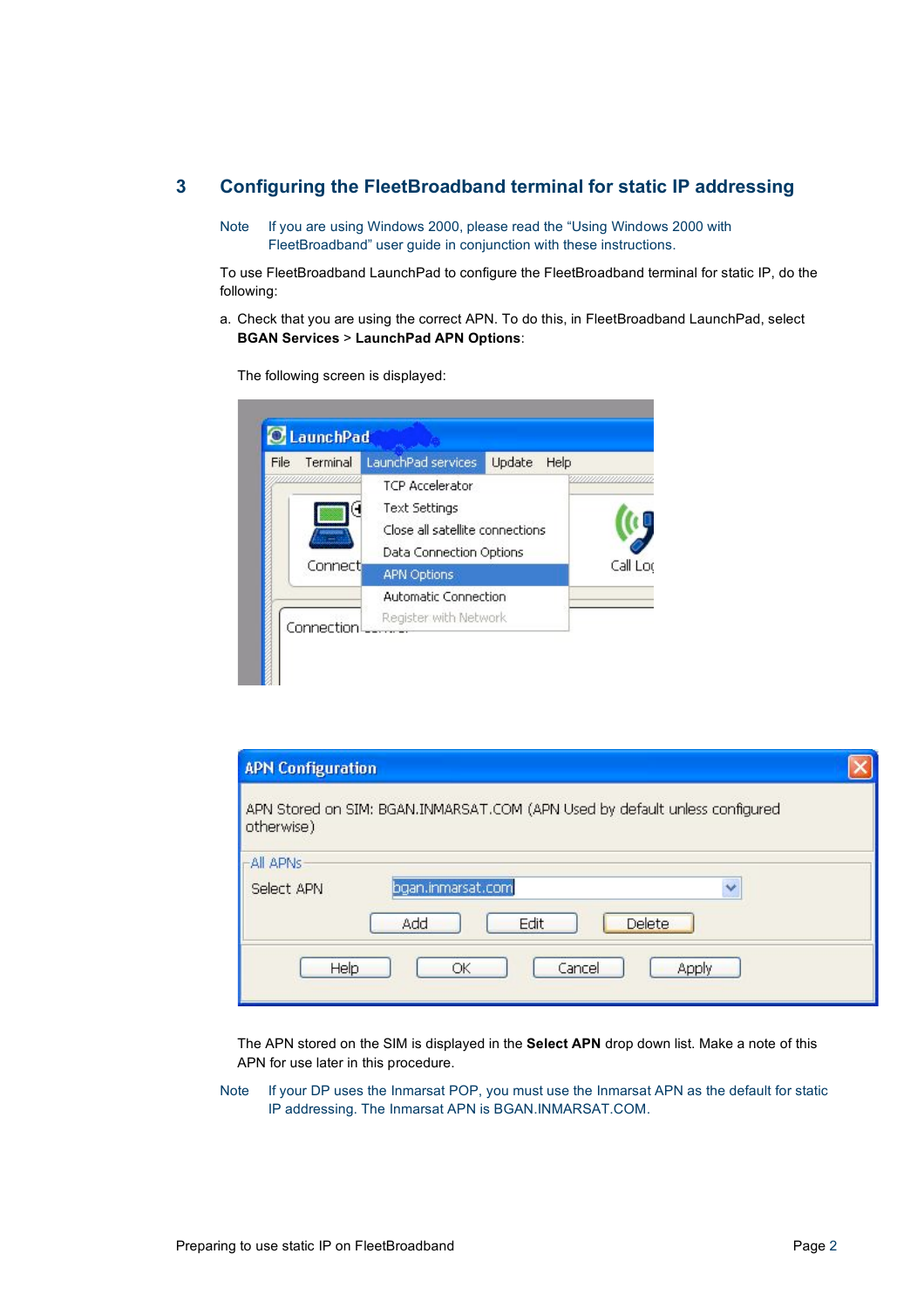b. If you have not been given a username and password by your distribution partner, go to step c.

If you have been given a username and password by your distribution partner, you must now set up the APN to prompt you for these when you open a data connection. To do this:

1. Click on **Edit**. The following screen is displayed:

| <b>APN Configuration</b> |                        |  |
|--------------------------|------------------------|--|
| <b>APN</b>               | BGAN.INMARSAT.COM      |  |
| Username<br>Password     | Prompt for credentials |  |
| Help                     | Cancel<br>Apply<br>ОК  |  |

- 2. Check the **Prompt for credentials** check box (make sure that the correct APN is displayed in the APN text box).
- 3. Click on **Apply** to save the change. This configures the username and password text box to display every time a user opens a data connection in the terminal.
- 4. Click on **OK** to exit the **APN Configuration Edit** screen.
- c. Click on **OK** to exit the **APN Configuration** screen.
- d. In the FleetBroadband LaunchPad main screen, click on the **Disconnect** tab.

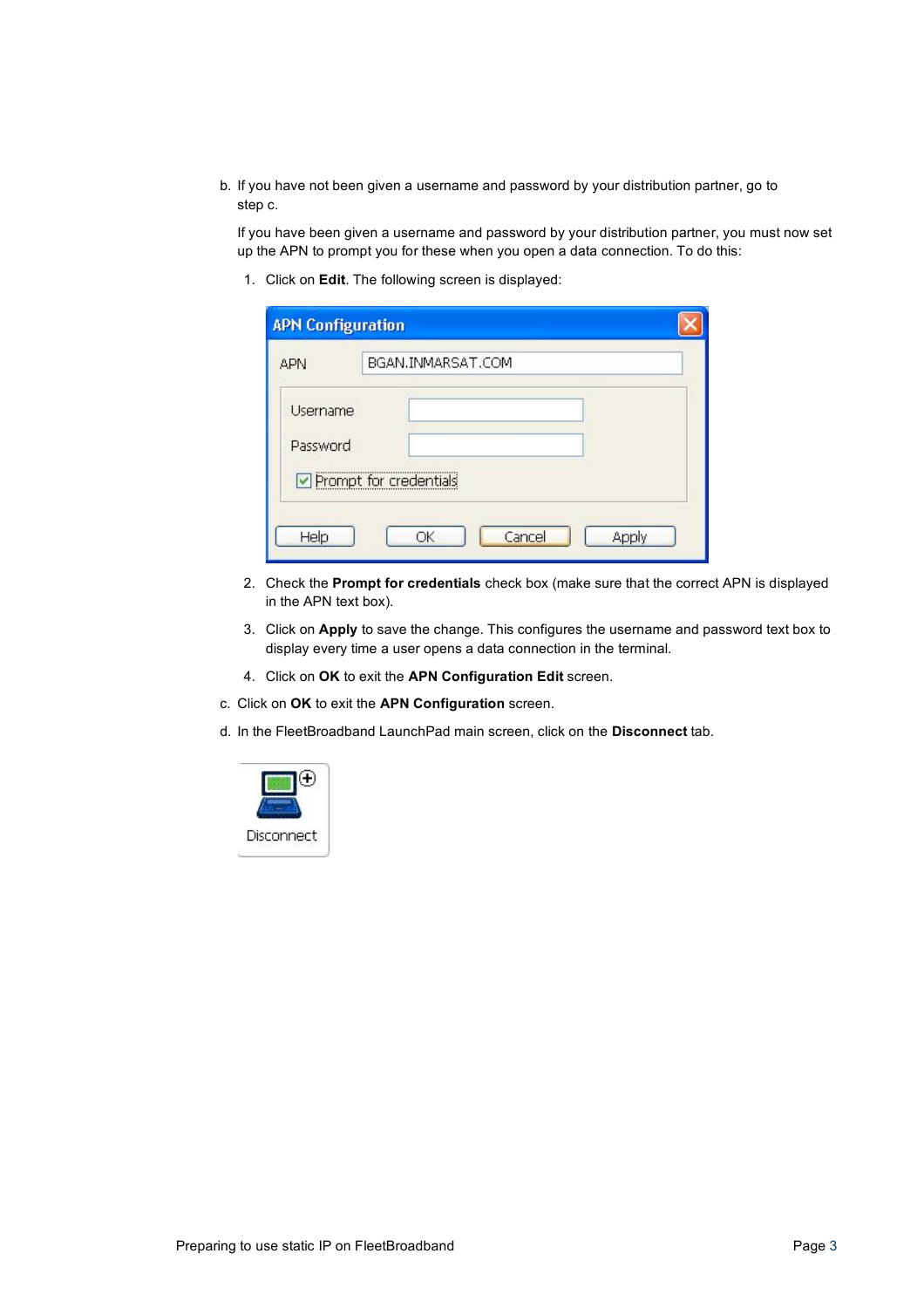The **Data Connections** screen is displayed, similar to that shown below:

| Connection control  |                                       |                         |                          |                          |       |
|---------------------|---------------------------------------|-------------------------|--------------------------|--------------------------|-------|
|                     |                                       |                         | 128                      |                          |       |
| Connect<br>Standard | Connect<br>32 Streaming               | Connect<br>64 Streaming | Connect<br>128 Streaming | Connect<br>256 Streaming |       |
|                     | View all Data connections on terminal |                         |                          | Advanced                 | Close |

e. Right-click on the **Connect Standard** icon to display a sub-menu, then select **edit**. The following screen is displayed:

| -Icon                                                                                                                                | Routing                                                                                                                                                                           |
|--------------------------------------------------------------------------------------------------------------------------------------|-----------------------------------------------------------------------------------------------------------------------------------------------------------------------------------|
| Mag<br>Standard<br>Icon label:                                                                                                       | RGAN.INMARSAT.COM<br>Select APN<br>$\checkmark$<br>-IP Configuration-<br><b>. Use Dynamic (Network Assigned IP Address)</b>                                                       |
| -IP Data service:<br>Standard<br>○ Streaming<br>Streaming Parameters<br>32k<br>Desired Rate<br>s)<br>32k<br>Minimum Rate<br>$\omega$ | ◯ Use Static IP Address<br><b>. Use Dynamic (Network Assigned) DNS Servers</b><br>O Use Static DNS Server<br>Primary DNS Server<br>Secondary DNS Server<br>Use Header compression |
| Use error correction                                                                                                                 | OK<br>Help<br>Apply<br>Cancel                                                                                                                                                     |

- f. Make sure that the **Select APN** box displays the same APN as you noted in step a. If it does not, select the correct APN from the drop-down list and click on **Apply**.
- g. Click on **OK** to return to the **Data connections** screen.
- h. Click on the **Connect Standard** icon to open a standard IP connection.